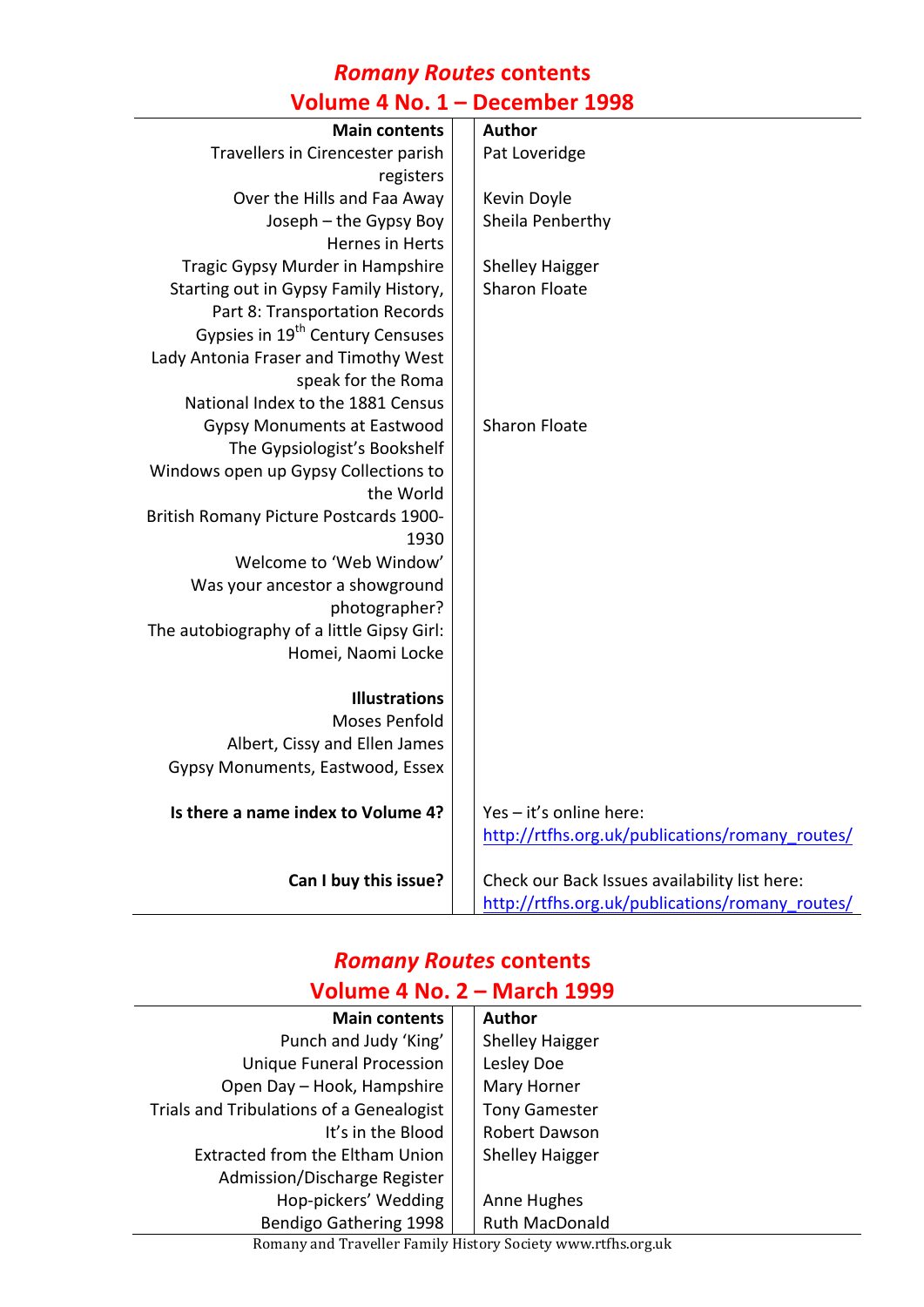| All at Sea about his                   | <b>Sharon Floate</b>                            |
|----------------------------------------|-------------------------------------------------|
| Birthplace? Meshach Smith              |                                                 |
| Born on a Cock of Hay                  | <b>Christine Clarke</b>                         |
| Over the Hills and Faa Away, continued | Kevin Doyle                                     |
| The Gypsiologist's Bookshelf           |                                                 |
| <b>Hampton Wick Fair</b>               | Paul Barnfield                                  |
| The Brickfields, Stanningley, Leeds:   |                                                 |
| Amos Boswell                           |                                                 |
| Starting out in Gypsy Family History,  | Janet Keet-Black                                |
| Part 9: Newspaper                      |                                                 |
| The First King Hern?                   | <b>Sharon Floate</b>                            |
| The Gipsy Family                       |                                                 |
| Visitors to Watt's Field               | Denis Stephenson                                |
|                                        |                                                 |
| <b>Illustrations</b>                   |                                                 |
| Peter Richards with part of his        |                                                 |
| collection of models                   |                                                 |
| Moses and Penny Penfold (nee           |                                                 |
| Sanders)                               |                                                 |
| Noah Bowers, Britty and Rea            |                                                 |
| Unidentified man with waggon,          |                                                 |
| Cheshire, 1992                         |                                                 |
|                                        |                                                 |
| Is there a name index to Volume 4?     | Yes - it's online here:                         |
|                                        | http://rtfhs.org.uk/publications/romany_routes/ |
|                                        |                                                 |
| Can I buy this issue?                  | Check our Back Issues availability list here:   |
|                                        | http://rtfhs.org.uk/publications/romany_routes/ |

#### *Romany Routes* **contents Volume 4 No. 3 – June 1999**

| .                                         |  |                        |
|-------------------------------------------|--|------------------------|
| <b>Main contents</b>                      |  | <b>Author</b>          |
| Conference 1999 – Gordon Boswell          |  | Mary Horner            |
| Romany Museum, Spalding,                  |  |                        |
| Lincolnshire                              |  |                        |
| A change is as good as a rest? Gypsies    |  | <b>Sharon Floate</b>   |
| in caves                                  |  |                        |
| Chairman's Report                         |  |                        |
| Bob Dawson and his Romany Collection      |  | Sharon Floate          |
| Victorian Londoners/Hertfordshire         |  | <b>Matt Sears</b>      |
| <b>Gleanings</b>                          |  |                        |
| Wingham Petty Sessions - March 1722       |  | <b>Shelley Haigger</b> |
| An Unusual Place to Stop                  |  | Lin Hodgkinson         |
| Trials and Tribulations of a Genealogist, |  | <b>Tony Gamester</b>   |
| Part 2                                    |  |                        |
| A Double Marriage: Renals and Orchard     |  | Ian Orchard            |
| Three Gypsy Graves: Boswell -             |  | <b>Glyn Hatherall</b>  |
| Standford-in-the-Vale, Oxfordshire        |  |                        |
| Isle of Man 'Scraps'                      |  | <b>Trevor Coleman</b>  |
| Over the Hills and Faa Away, continued    |  | Kevin Doyle            |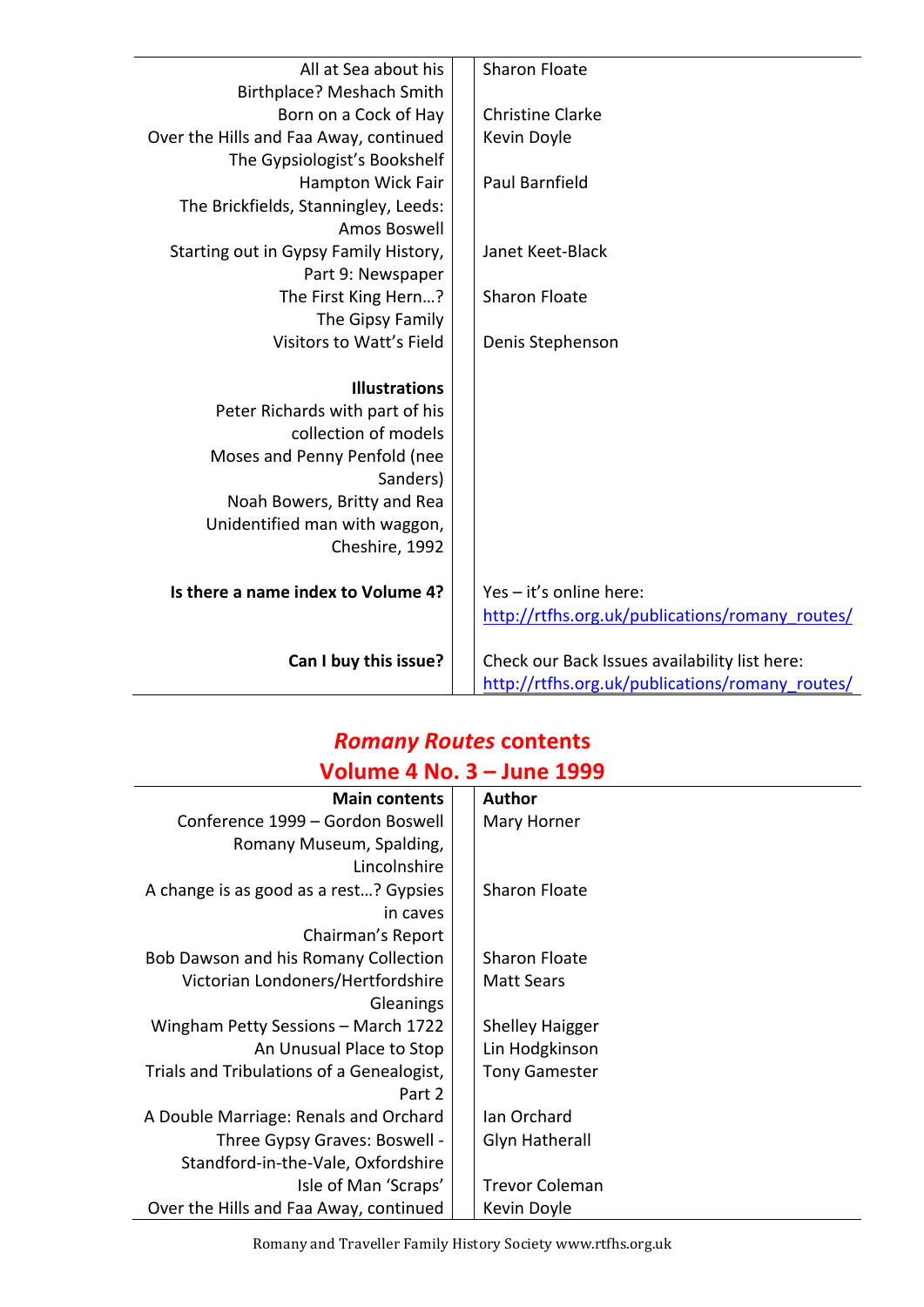| Can I buy this issue?                                                         | Check our Back Issues availability list here:<br>http://rtfhs.org.uk/publications/romany_routes/ |
|-------------------------------------------------------------------------------|--------------------------------------------------------------------------------------------------|
| Is there a name index to Volume 4?                                            | Yes - it's online here:<br>http://rtfhs.org.uk/publications/romany_routes/                       |
| Betsy Orchard and wedding party<br>Rosina Willett and Emmy<br>Willett/Johnson |                                                                                                  |
| Bob and Jack Renals, Charlotte and                                            |                                                                                                  |
| Martello Tower No. 61                                                         |                                                                                                  |
| Gracie<br>Martello Tower and occupant                                         |                                                                                                  |
| Grace Wilson and daughters Joan and                                           |                                                                                                  |
| <b>Illustrations</b>                                                          |                                                                                                  |
| Web Window                                                                    |                                                                                                  |
| Sherriff Boswell aka Monty Sherriff                                           |                                                                                                  |
| known to George Henry Sherriff aka                                            |                                                                                                  |
| The Tally Man's Payment Book<br>Is this your relative? Derbyshire Gypsies     | <b>Tracey Searle</b><br><b>Bob Dawson</b>                                                        |
| <b>Rod Tent Covers</b>                                                        | John Southworth                                                                                  |
| <b>New Books</b>                                                              |                                                                                                  |
| The Gypsiologist's Bookshelf                                                  |                                                                                                  |
| 'World's Fair'? Go West!                                                      |                                                                                                  |

## *Romany Routes* **contents Volume 4 No. 4 - September 1999**

| <b>Main contents</b>                   | <b>Author</b>          |
|----------------------------------------|------------------------|
| Hunting Hawkers in Hunts               | <b>Sharon Floate</b>   |
| The Gypsy's Tomb - Phoebe Lee,         | Carol M. Onions        |
| Feckenham, Worcs                       |                        |
| A Flurry of Florences                  | Janet Keet-Black       |
| A 'Gipsy' Burial Ground: Horton, Berks | Mary Horner            |
| Travelling Actors in the 1890s         | Ann Hartley            |
| Web Window                             |                        |
| Romany Genes Are Very Strong           | <b>Brian Dennard</b>   |
| A Harris Family Tree                   |                        |
| <b>Travelling Patterns</b>             | Janet Keet-Black       |
| From the Hampshire Quarter Session     | Alan McGowan           |
| Records                                |                        |
| <b>Some Curious Colemans</b>           | <b>Trevor Coleman</b>  |
| <b>Gypsy Wedding</b>                   | <b>Shelley Haigger</b> |
| Amusing Case at Newtown Police Court   |                        |
| The Gypsiologist's Bookshelf           |                        |
| The Great Gypsy Lore Society Robbery   | Robert Dawson          |
| <b>New Books</b>                       |                        |
| <b>Picture Gallery</b>                 |                        |
| Over the Hills and Faa Away, continued | Kevin Doyle            |
|                                        |                        |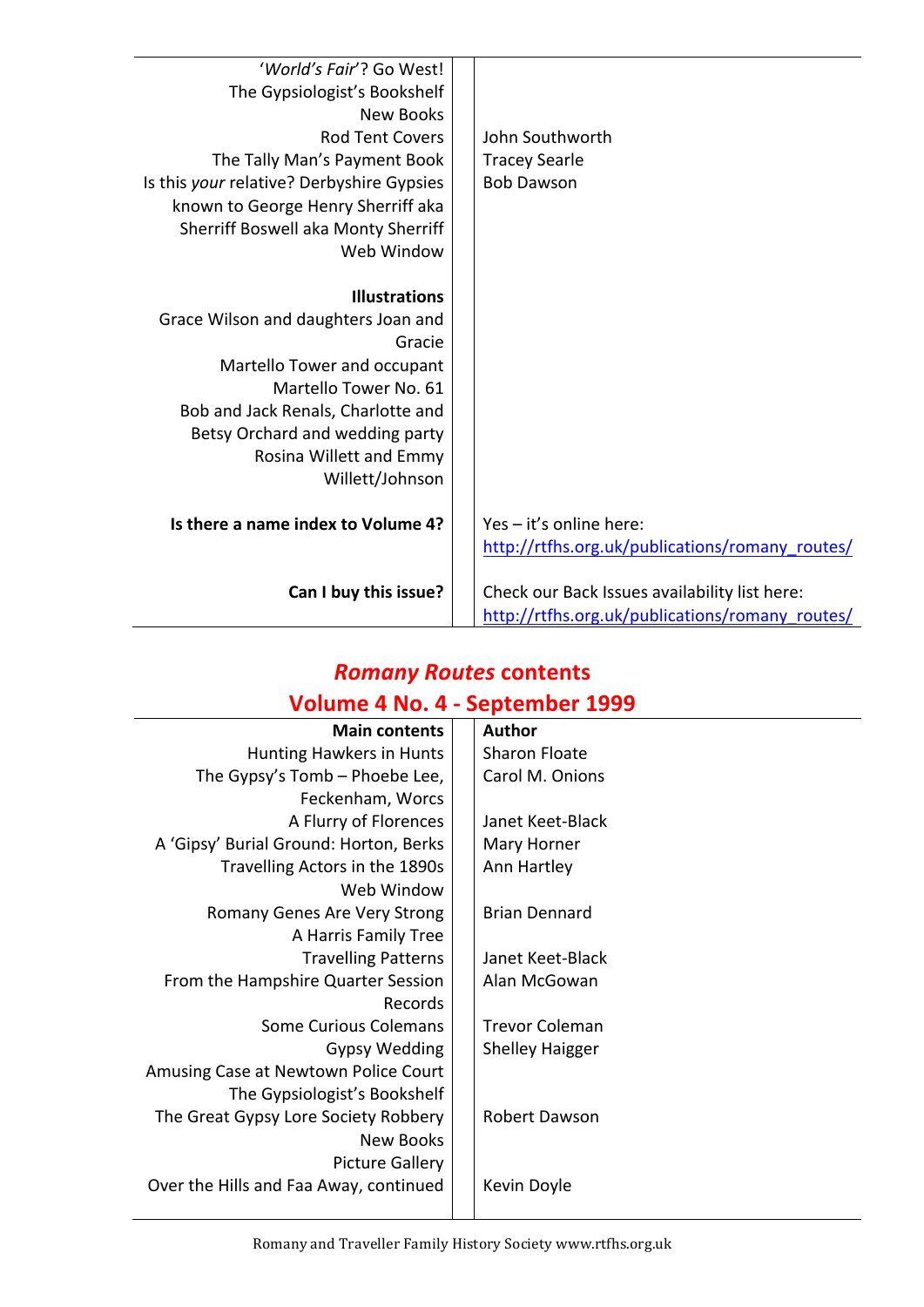| <b>Illustrations</b>                  |                                                 |
|---------------------------------------|-------------------------------------------------|
| Phoebe Lee's tomb                     |                                                 |
| Pedlar's Certificate: Harriet Orchard |                                                 |
| Travellers at Eversley, Hampshire,    |                                                 |
| c1865                                 |                                                 |
| <b>Bob Dawson and Dora Yates</b>      |                                                 |
| Memorial Card: Charlotte Orchard,     |                                                 |
| 1935                                  |                                                 |
| Mrs P. Knott and brother              |                                                 |
| Leonard Johnson and Fna Mitchell      |                                                 |
|                                       |                                                 |
| Is there a name index to Volume 4?    | Yes - it's online here:                         |
|                                       | http://rtfhs.org.uk/publications/romany routes/ |
| Can I buy this issue?                 | Check our Back Issues availability list here:   |
|                                       | http://rtfhs.org.uk/publications/romany routes/ |

## *Romany Routes* **contents Volume 4 No. 5 – December 1999**

| <b>Main contents</b>                   | <b>Author</b>                                   |
|----------------------------------------|-------------------------------------------------|
| Released from a Bed of Death           |                                                 |
| Spennell's Almanac and Directories     | <b>Christine Clarke</b>                         |
| The Gypsiologist's Bookshelf           |                                                 |
| The 1881 Census National Surname       | Pat Loveridge                                   |
| Index                                  |                                                 |
| <b>Picture Gallery</b>                 |                                                 |
| Death of a Romany 'Queen'              |                                                 |
| Gypsies at Eversley                    | Alan McGowan                                    |
| My Gypsy Ancestry                      | Peter Cole                                      |
| From The Cornish Telegraph             | Elizabeth Isaacs                                |
| It Wasn't Spanish After All!           | Marjorie J. Harris                              |
| Over the Hills and Faa Away, continued | Kevin Doyle                                     |
| Gypsies in and around London           | Jean Potter                                     |
| What did your Gypsy do for a living?   |                                                 |
|                                        |                                                 |
| <b>Illustrations</b>                   |                                                 |
| Waggon in Ireland                      |                                                 |
| Jem Mace                               |                                                 |
| Louisa Llewellin and Arthur Linwood    |                                                 |
| Louisa and Arthur Linwood and family   |                                                 |
| Is there a name index to Volume 4?     | Yes - it's online here:                         |
|                                        | http://rtfhs.org.uk/publications/romany_routes/ |
|                                        |                                                 |
| Can I buy this issue?                  | Check our Back Issues availability list here:   |
|                                        | http://rtfhs.org.uk/publications/romany_routes/ |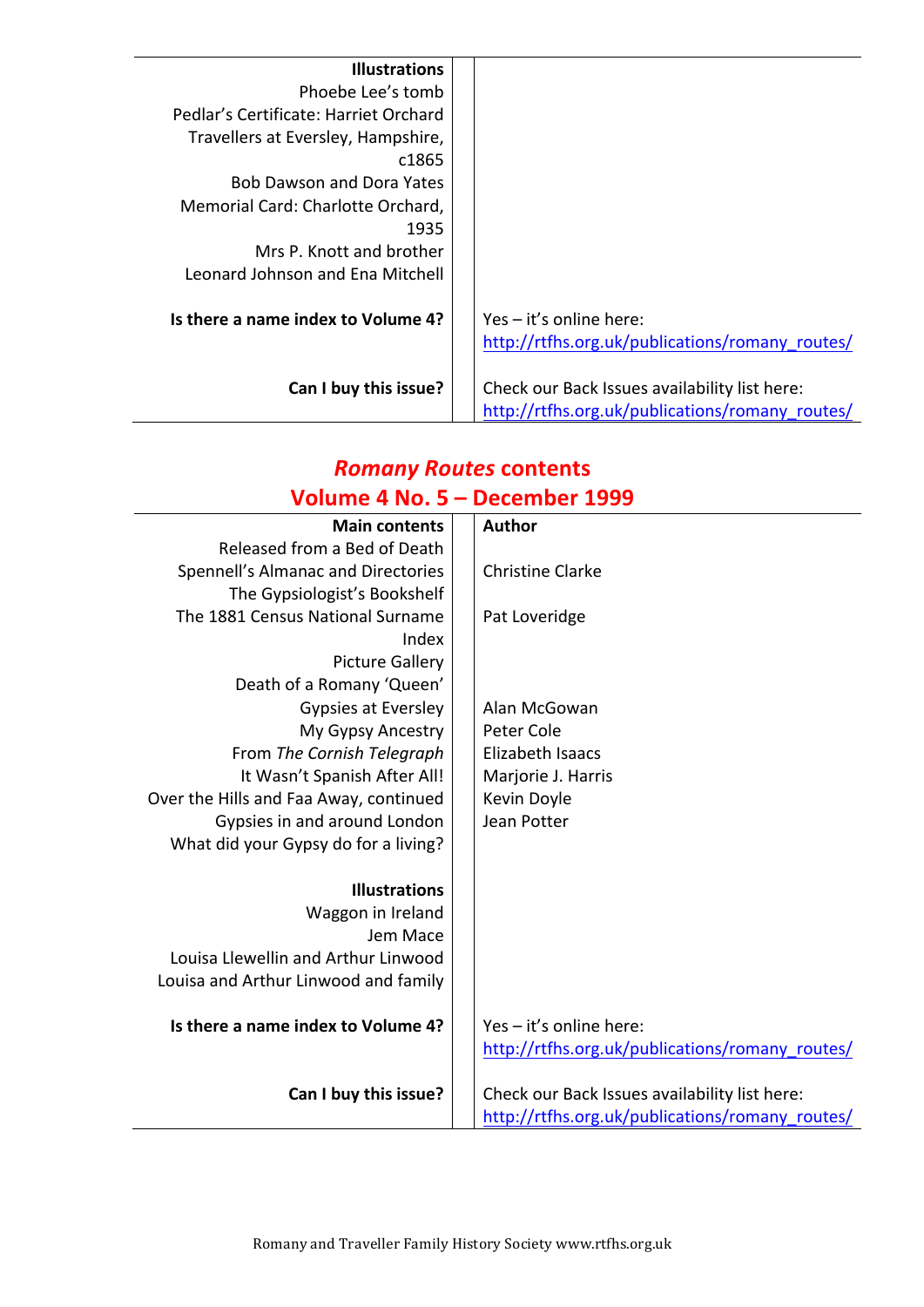### *Romany Routes* **contents**

### **Volume 4 No. 6 – March 2000**

| <b>Main contents</b>                        | <b>Author</b>                                   |
|---------------------------------------------|-------------------------------------------------|
| A Chance Meeting with Thorpe the            | <b>Sharon Floate</b>                            |
| 'Twitcher'                                  |                                                 |
| <b>Picture Gallery</b>                      |                                                 |
| A Flame of Fire                             | <b>Tony Howard</b>                              |
| The 1881 Census on CD-ROM                   | <b>Tony Smith</b>                               |
| Nine-year-old jailed for playing his        | <b>Sharon Floate</b>                            |
| drum                                        |                                                 |
| Over the Hills and Faa Away, continued      | Kevin Doyle                                     |
| <b>New Books</b>                            |                                                 |
| The Umbrella Lady: Mizzelly Hiscox          | <b>Tony Howard</b>                              |
| A Collinson/Penfold Tree                    |                                                 |
| New software shortcuts - 1881 Gypsy         | Sharon Floate                                   |
| searches                                    |                                                 |
| Gypsies at work No. 1 - the Chiv Bairer     | Sharon Floate                                   |
| (Knife Grinder                              |                                                 |
| The 1901 Census                             | Alan McGowan                                    |
| Wolverhampton links?                        | Ann Marie Roberts                               |
| <b>Pleasure Fair's Terms and Conditions</b> |                                                 |
| George Bramwell Evans - Romany of           | Eric Smith                                      |
| the BBC                                     |                                                 |
| The Gypsiologist's Bookshelf                |                                                 |
| Gypsies and the Sport of Kings              |                                                 |
| At Britannia's Grave: Britannia Keet nee    | Janet Keet-Black                                |
| James                                       |                                                 |
|                                             |                                                 |
| <b>Illustrations</b>                        |                                                 |
| Joe Roberts and Amy                         |                                                 |
| <b>Thomas Orchard and Charlotte</b>         |                                                 |
| Thomas and Sophie Orchard                   |                                                 |
| Myrenny Hearn and George Kilsbie            |                                                 |
| <b>Charles Mitchell and Eleanor Huntly</b>  |                                                 |
| with Lilian                                 |                                                 |
| Henry Keet and Matilda                      |                                                 |
| Cooper/Hughes                               |                                                 |
| Mizzelly Loveridge and Jack Hiscox          |                                                 |
| Is there a name index to Volume 4?          | Yes - it's online here:                         |
|                                             | http://rtfhs.org.uk/publications/romany_routes/ |
| Can I buy this issue?                       | Check our Back Issues availability list here:   |
|                                             | http://rtfhs.org.uk/publications/romany_routes/ |
|                                             |                                                 |

# *Romany Routes* **contents Volume 4 No. 7 – June 2000**

| Main contents              |  | Author |
|----------------------------|--|--------|
| Chairman's Report          |  |        |
| <b>Financial Statement</b> |  |        |
| ו הוי מינויים וויחו ח      |  |        |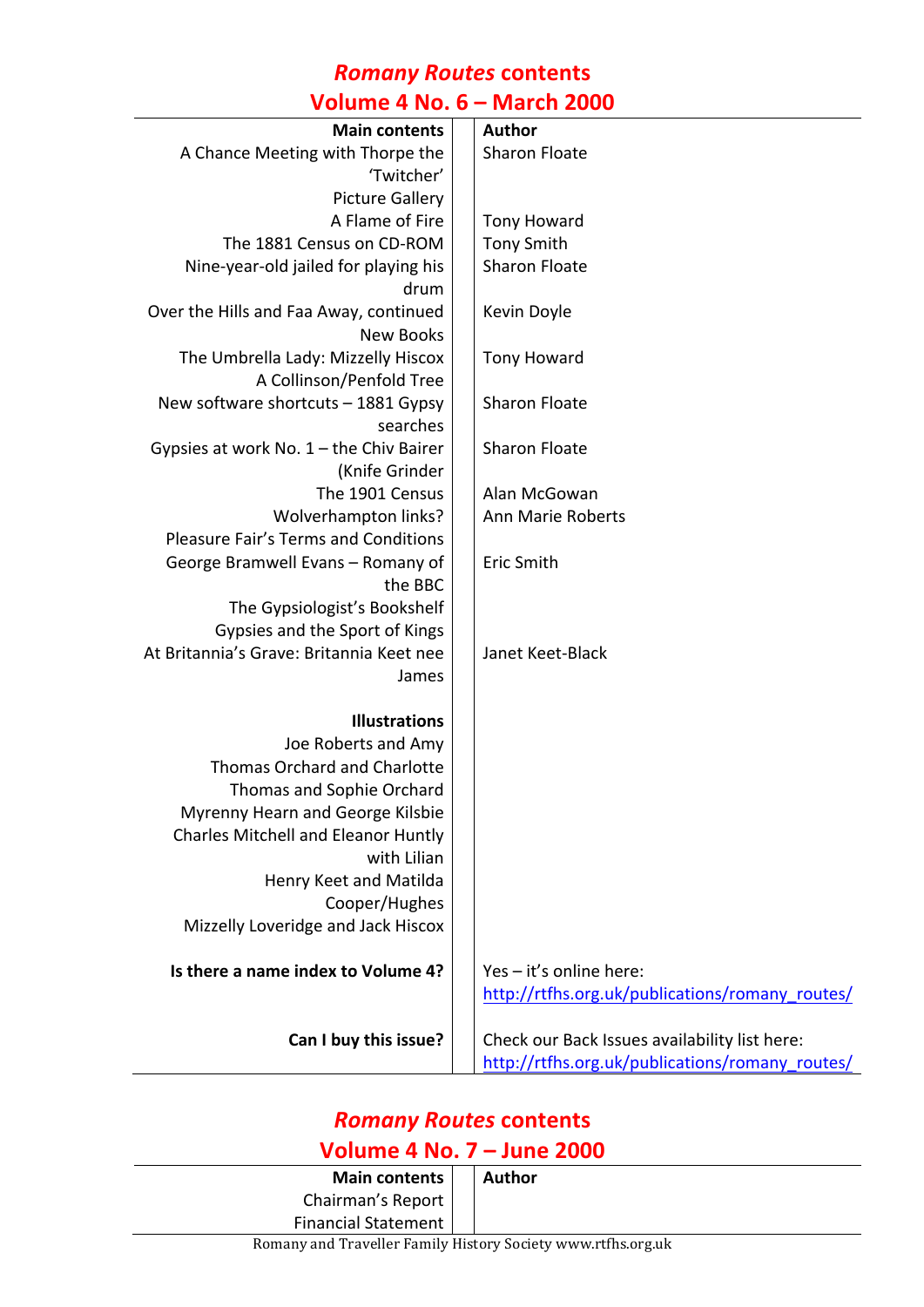| Were My Ancestors Gypsies?                 | Maureen Rickwood                                |
|--------------------------------------------|-------------------------------------------------|
| From the census                            |                                                 |
| The 1881 Census Index on CD-ROM            | Alan McGowan                                    |
| Gilderoy Scamp - 'King of the Gypsies'     | Linda Hayward                                   |
| How I Started to Research and Record       | Jean Potter                                     |
| My Family                                  |                                                 |
| The Gypsiologist's Bookshelf               |                                                 |
| Gypsies and other Travellers in Kent,      | Jim Beaney                                      |
| 1952                                       |                                                 |
| Frankham, Smith, Birch, Beckett and        | Geoff Boyce                                     |
| <b>Boyce</b>                               |                                                 |
| <b>Notes &amp; Queries</b>                 |                                                 |
| How Folio Views Spots Every Gypsy For      | <b>Sharon Floate</b>                            |
| You                                        |                                                 |
| <b>Great Uncle Tom and Great Uncle Tim</b> | Jennifer Holman nee Price                       |
| (Price)                                    |                                                 |
| Penrith's Last Basketmaker                 | <b>Francis Allen</b>                            |
| Who Are They?                              |                                                 |
|                                            |                                                 |
| <b>Illustrations</b>                       |                                                 |
| <b>Gilderoy Scamp</b>                      |                                                 |
| George Frankham and Joseph Beckett         |                                                 |
| An unidentified wedding party              |                                                 |
| An unknown Cooper                          |                                                 |
|                                            |                                                 |
| Is there a name index to Volume 4?         | Yes - it's online here:                         |
|                                            | http://rtfhs.org.uk/publications/romany routes/ |
|                                            |                                                 |
| Can I buy this issue?                      | Check our Back Issues availability list here:   |
|                                            | http://rtfhs.org.uk/publications/romany_routes/ |

### *Romany Routes* **contents Volume 4 No. 8 – September 2000**

| <b>Main contents</b>                    |  | <b>Author</b>        |
|-----------------------------------------|--|----------------------|
| Some Gypsies in Victorian London        |  | Jenny Nix            |
| The Gypsiologist's Bookshelf            |  |                      |
| A Few Dorset Gypsy Names?               |  | <b>Matt Sears</b>    |
| The Death of Hezekiah Frankham: an      |  | Geoff Boyce          |
| Obvious Miscarriage of Justice?         |  |                      |
| New Books                               |  |                      |
| My Ancestors at Hampton Wick in the     |  | <b>Kerry Hawkins</b> |
| 1861 and 1871 Census Returns            |  |                      |
| From parish registers                   |  |                      |
| Gypsies at Work No. $2$ – The Peg Maker |  | Janet Keet-Black     |
| Conference 2000 - Paddock Wood,         |  | Mary Horner          |
| Kent                                    |  |                      |
| Hop Growing in Sussex                   |  | Janet Keet-Black     |
| Gypsies and other Travellers in Kent,   |  | Jim Beaney           |
| 1952                                    |  |                      |
| Charles Boswell: 'a Mad Spark'          |  | Anne Cole            |